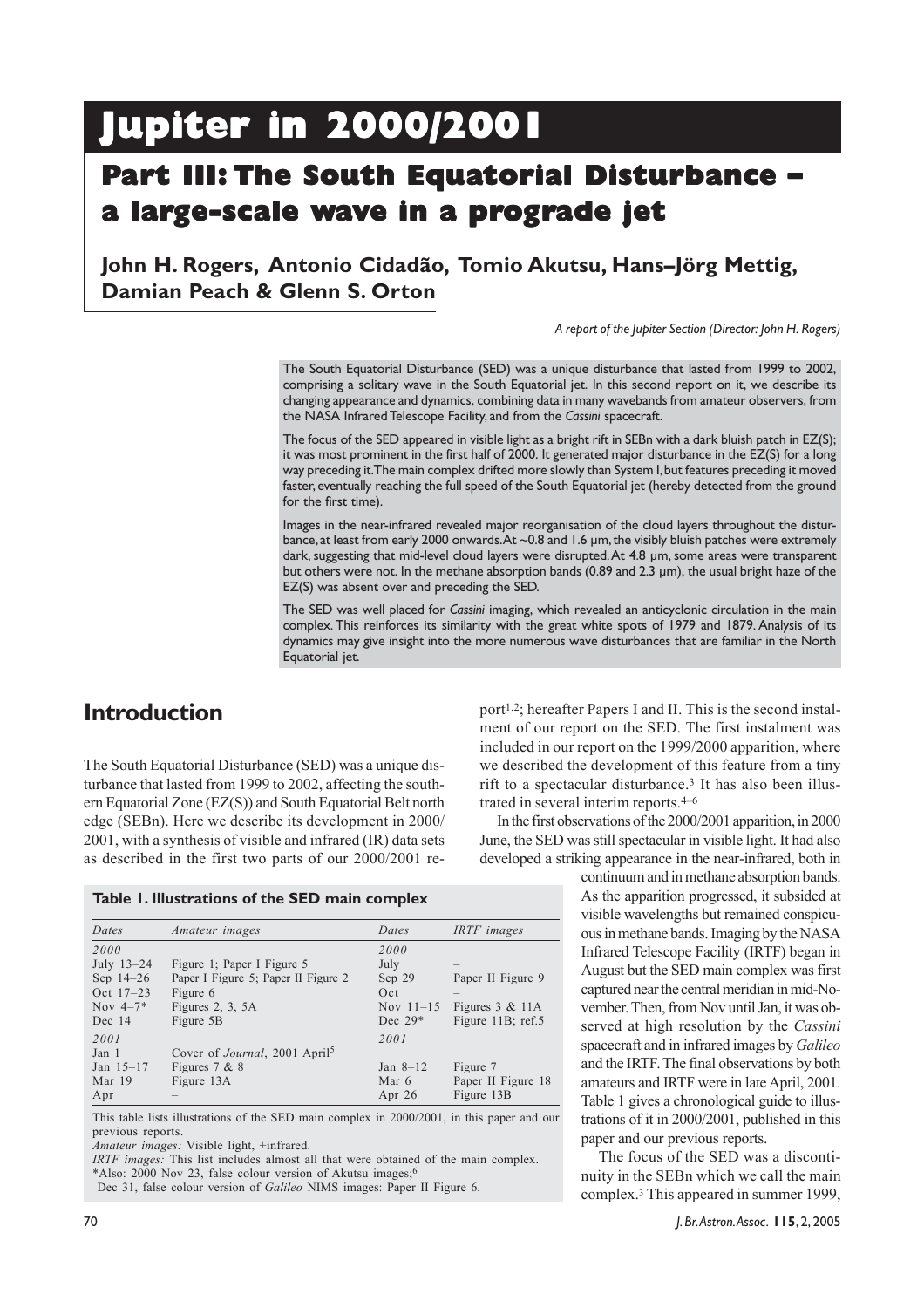Note: South is up in all images in this paper. In the SED, arrowheads mark the main complex in continuum wavebands and its f. end in methane wavebands. The NEB is shown in all images for comparison with the SEB, and in many cases it shows the pattern of methane-dark waves reported in Paper II. In many figures the images are cut off north of the NEB. See tables in Papers I and II for details of observers and equipment.





**Figure 1. (a–c)** The main complex in its most elaborate phase in 2000 June and July, imaged in visible colour (RGB, *left*) and methane (0.89µm, *right*). Also see Figure 5 of Paper I (2000 July 13, 17, 18 in colour).

**(a)** June 25 (Miyazaki): RGB, 20h14m UT, CM1=169, CM2=240; methane, 4 min later. Green arrowhead marks the main complex.

**(b)** July 18 (Miyazaki): RGB, 19h56m UT, CM1=187, CM2=82; methane, 15 min later.

**(c)** July 23 (Akutsu): RGB, 19h06m UT, CM1=225, CM2=83; methane, 6 min later. The main complex is passing the GRS. **(d)** August 1 (Akutsu), 18h43m UT, CM1=192, CM2=341: Colour (top) and I-band (bottom) showing the stormy sector p. the main complex.



**Figure 2.** The main complex in 2000 November. An example of the triptychs taken by Akutsu: visible RGB *(left)*, I-band *(middle)*, methane 0.89µm *(right)*. Nov 4, RGB 15h46m UT, CM1=327, CM2=112; I-band 15h50m UT; methane 15h52m UT. The main complex is on the central meridian (CM), approaching the GRS on the p. side.



**Figure 3.** False-colour versions of IR images in November (composited by JHR). The main complex is on the p. side. In (**a, b**), bright pink over the EZ represents high-altitude haze, which is absent from the SED, but extends slightly north over the NEBs (see Paper II). Also, red over each polar region is the Polar Hood. In (**b, c**), the bright yellow or green strip over each pole is the aurora emitting at 3.8µm.

**(a)** Nov 7, approx.14h05m UT, CM1=20, CM2=142 (Akutsu). Blue channel= white light, green channel= I-band, red channel= methane (0.89µm). (Also see similar image on Nov 23 in ref.6.)

**(b)** Nov 15, approx. 09h04m UT, CM3=50 (IRTF). Blue= 1.6µm, green= 3.8µm, red= 2.3µm. The main complex has just passed the GRS. (Also see Figure  $(11)$ 

**(c)** As (**b**) but red= 4.8µm, showing internal heat that emerges mainly in belts that are dark at shorter wavelengths. (The 4.8µm image was taken 8 min before the 3.8µm image, so there is mismatch near the limb.)

#### *J. Br. Astron. Assoc.* **115**, 2, 2005 71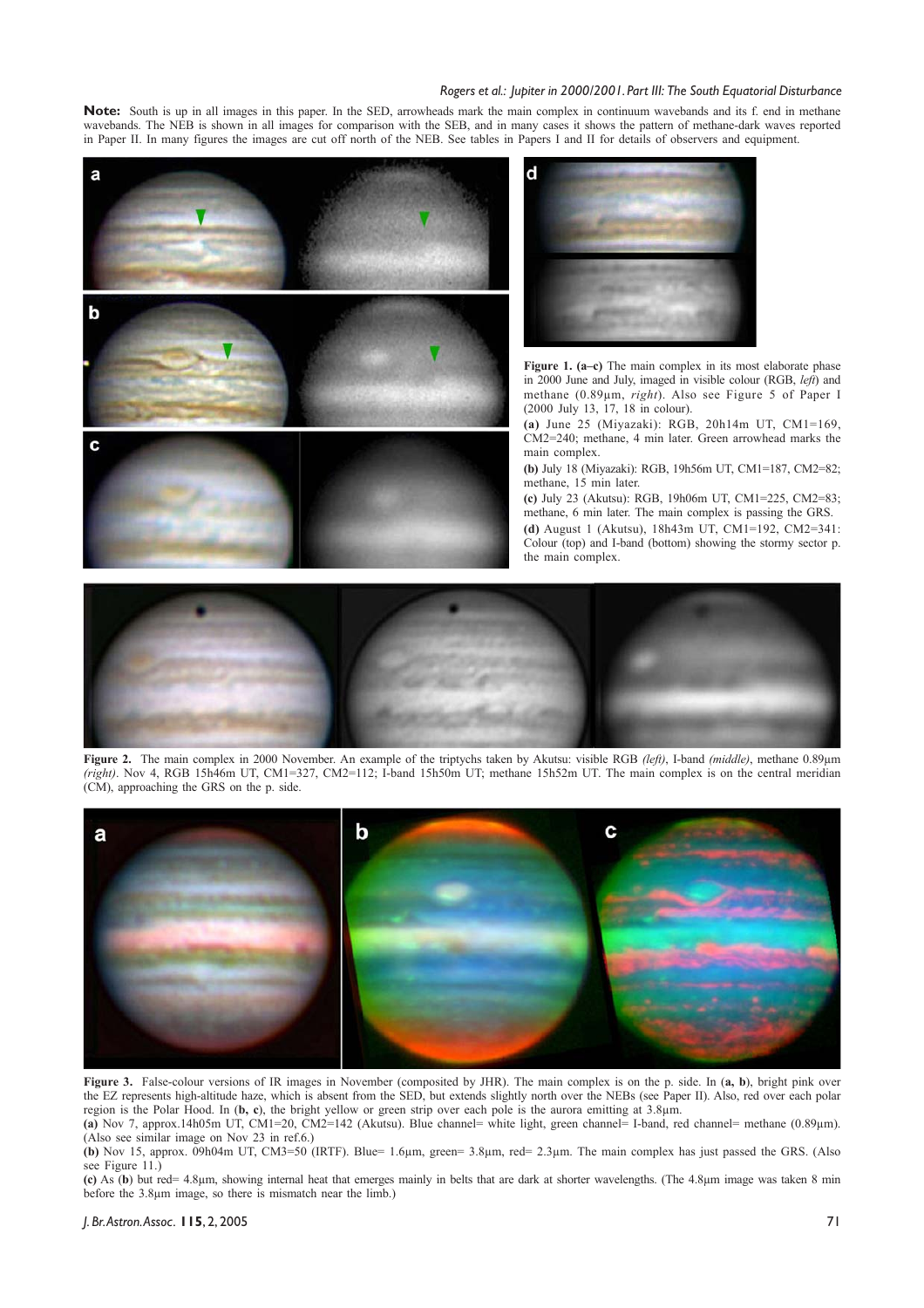

**Figure 4.** Chart of the motion of the main complex in System I longitude (L1), 2000/2001 and 2001/2002. Circles are measurements of the 'step-up' at the f. end, on amateur methane-band images, mostly by Akutsu. (Two in 2001 Jan were from IRTF images.) Crosses are measurements of the main complex in visible or I-band, defined as the f. edge of

and was often an obvious feature by the start of 2000. In visible light, the main complex manifested as a bright rift in SEBn and a dark bluish patch in  $EZ(S)$ ; it was especially prominent after passing the Great Red Spot. During its most prominent phase, it generated a 'stormy sector' in the EZ(S) for a long way preceding the main complex, consisting of dark blue patches, with smaller dark and bright spots further ahead. In 1999/2000, the main complex moved slowly (DL1~ +0.5 to +1.6 $\degree$ /day), but disturbances in the stormy sector moved at a range of faster speeds, ranging up to  $DL1 \sim -1.8^{\circ}/\text{day}$  at the p. extremity of the disturbance. $3 \text{ In } 2000/2001$ , it was not so thoroughly tracked in visible images as, for most of the time, it was either too complex (including when passing the GRS in 2000 July and Sep) or too ill-defined (at most other times). However, the main complex was well tracked in the methane band from 2000 June to 2001 January (Figure 4). Its f. end was at  $L1 = 55$  on 2001 Jan 1, and the mean drift in System I was +1.23°/day (+36.8°/mth). This f. end was about 7° f. the centre of the main complex as defined visibly, i.e. the bright rift and the p. end of the SEB(N), which had the same drift rate. The main complex as defined visibly passed the GRS centre on 2000 July 23 (Figure 1), Sep 16 (Paper II), Nov 11 (Figures 3 & 11), 2001 Jan 7 (Figure 7) and March 5 (Paper II).

the bright rift, or p. end of the dark SEBn or dark blue patch. This is typically 7° p. the 'step-up' in methane. From 2000 June 25 to 2001 Jan 17, the mean drift  $(DL1)$  was +1.23°/day, +36.8°/mth. After 2001 Jan, the main complex was tapered and very ill-defined in methane images, though a discontinuity in SEBn could still be seen in I-band images.

### **Visible appearance in 2000/2001: a large-scale wave in the prograding jetstream**

In 2000 June and July, the SED main complex was initially much as it had been before solar conjunction. It was first imaged on 2000 June 25 (Figure 1), showing the classic bright rift with dark blue patch and interruption of the EB alongside it, as in March–April. The main rift disappeared as it approached the GRS but erupted again spectacularly as it passed the GRS on July 23 (Figure 1). By early August the main complex was barely perceptible in visible light (although the stormy sector p. it was still impressive, and even more so in I-band – see below). The main complex reappeared as a bright rift on Sept 19 just after passing the GRS, and was nicely imaged from Sept 19 to 24 (Paper I), but quickly closed up again. After Sept 24, it was never a major visible feature again,and the rift was barely detectable if at all. The rift did revive temporarily between Oct 17 and 23 (Figure 6), and again just after passing the GRS in mid-Nov. Then the main complex was minor or invisible in late Nov and in Dec. (Figure 5B and Ref.5). (However, it was still welldefined and striking in I-band and methane images – see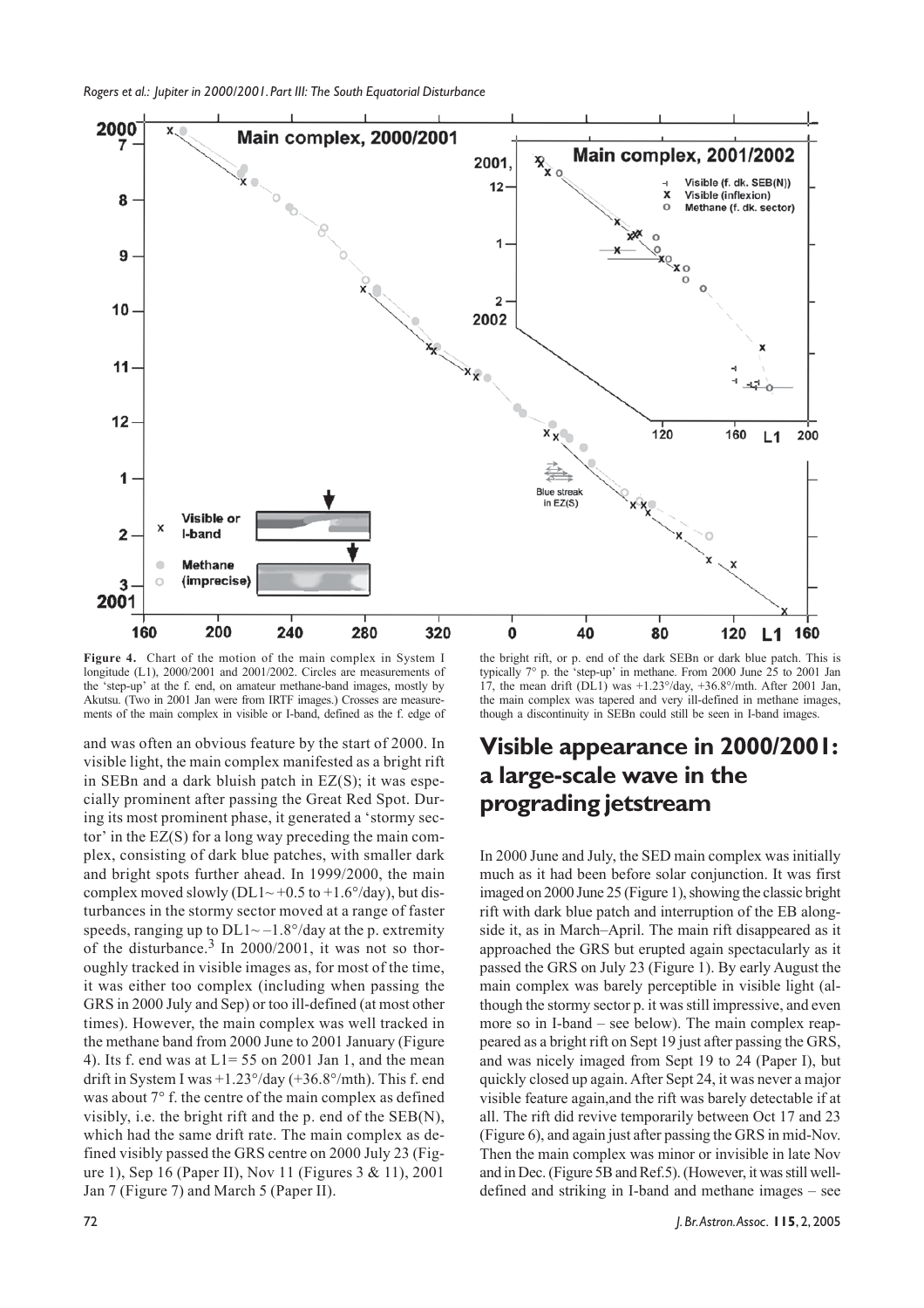

**Figure 5.** The main complex in 2000 Nov and Dec, showing the rapid fading of the dark patches in I-band. These two triplets were taken in white light *(left)*, I-band *(centre)*, and methane (0.89µm, *right*). **(A)** Nov 7 (Colville): White light, 02h54m UT, CM1=330,

below.) After its next GRS passage, in 2001 January, the main complex was mainly visible as a discontinuity in the SEB(N) (Figure 8). It had the same appearance two months later after its last observed GRS passage.

In summary, the main complex typically became most prominent after passing the Great Red Spot; but it became less prominent in late 2000 at visible wavelengths.

The stormy sector consisted of major disturbance in the  $EZ(S)$  spreading a long way p. the main complex, including both dark and bright spots. The stormy sector was long and impressive in 2000 July and August CM2=97; I-band, 02h40m UT; methane, 02h46m UT. (Also see Figures 2 and 3.)

**(B)** Dec 14 (Akutsu): White light, 11h51m UT, CM1=25, CM2=226; Iband, 11h57m UT; methane, 12h16m UT.

(Figure 1). It became less impressive as the apparition proceeded, but there was still considerable disturbance on a small scale, around more than half the planet's circumference. This was very well shown by *Cassini* images (Figure 6, and Appendix to Paper I). Some substantial blue-grey streaks were still observed shortly p. the main complex, but one in 2000 Dec (marked on Figure 4) was the last such feature. As a result we could only establish a few definite speeds on SEBn in 2000/2001; however, enough features were tracked to show that the drifts were similar to those of the previous apparition, with some being even faster



**Figure 6.** The main complex on Oct 17–23, from *Cassini (top)* and amateur observers *(bottom)*. *Cassini* images are from the Imaging Science Subsystem, team leader Dr Carolyn Porco, $7^{-8}$  credited to NASA/JPL and the University of Arizona. **(a)** Oct 17 (*Cassini*), 727nm weak methane band. **(b)** Oct 23 (*Cassini*), red light. **(c)** Oct 17, 04h33m, CM1=312, CM2=238 (Cidadão), red

light. **(d)** Oct 22, 03h25m UT, CM1=341, CM2=229 (Colville), I-band. **(e)** Oct 22, 03h58m UT, CM1=1, CM2=249 (Colville), methane (0.89µm, broad filter). **(f)** Oct 23, 08h10m UT, CM1=313, CM2=192 (Gross), red light.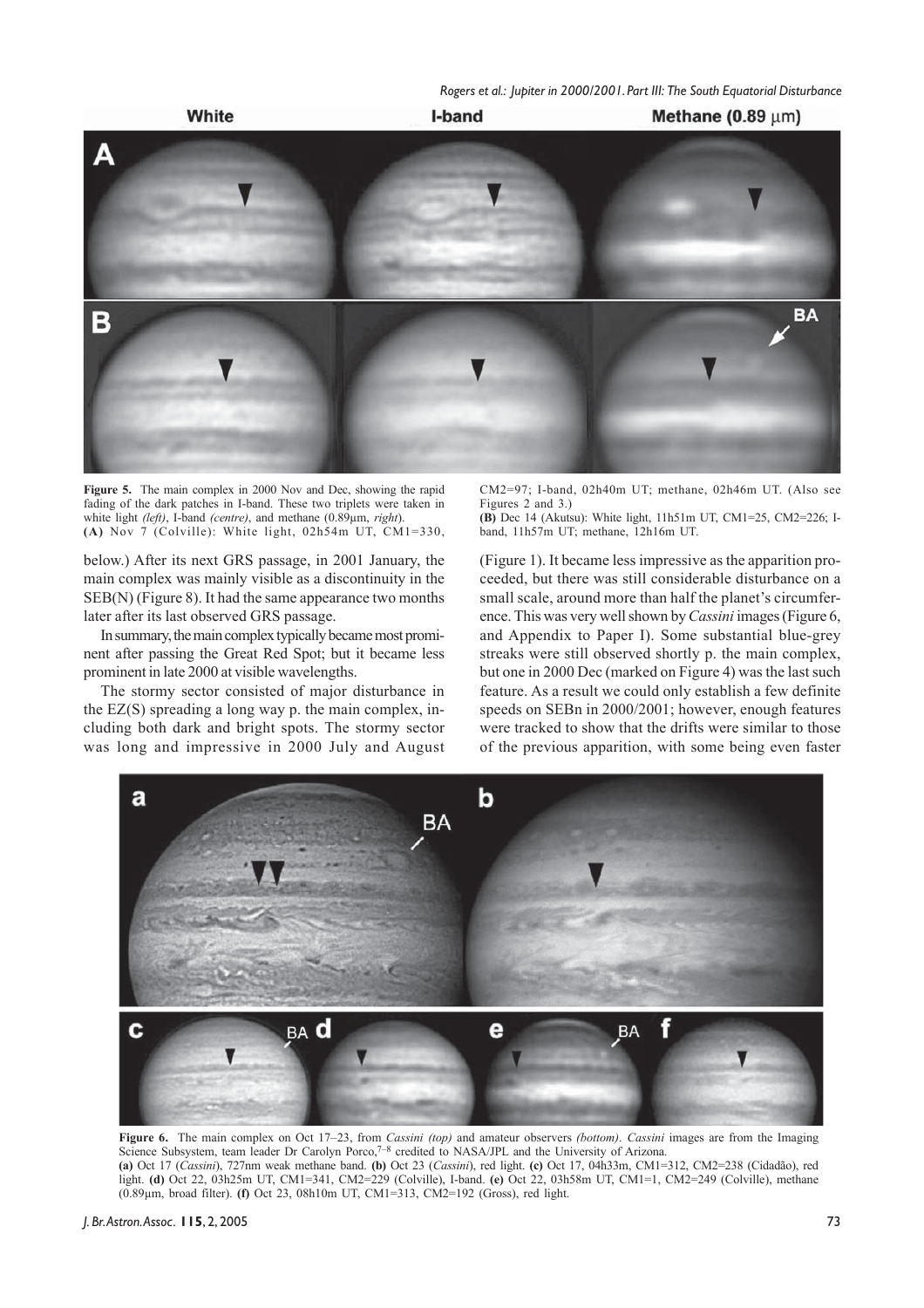

**Figure 7.** False-colour IR images showing the main complex in 2001 January as it passed the GRS. (Composites made by JHR.)

**(a)** Jan 8, approx.04h08m UT, CM3=85 (IRTF). The main complex, GRS, and Io, are in conjunction on the p. side. Blue= 1.6µm, green= 3.8µm, red= 2.3µm (as in Figure 2b).

**(b)** Jan 12, approx.05h02m UT, CM3=0 (IRTF). The main complex, GRS, and Europa, are on the f. side. Colours as in (**a**). (The different coloured rings around the satellites are due to different degrees of saturation of the image.)

**(c)** Jan 15, images as in Figure 8 (Akutsu). The main complex is on the CM; GRS on f. limb. Blue= white light, green= I-band, red= methane (0.89µm) (as in Figure 2a).



**Figure 8.** The main complex on 2001 Jan 15–20. The main complex is on the CM; GRS on f. limb. Triplet by Akutsu, Jan 15: *(left)* Visible RGB 12h32m UT, CM1=63, CM2=20; *(middle)* I-band 12h36m UT; *(mid-right)* methane 12h39m UT. *(Far right)*: Jan 20 (D. Parker): Visible RGB 00h42m UT, CM1=61, CM2=343.



**Figure 9.** Diagram summarising the typical appearance of the main complex, (a) in visible light; (b) in methane bands; (c) with flow patterns, inferred from *Cassini* images and from analogy with the 1979 white spot in *Voyager* images. Numbers 1–8 identify sectors referred to in the text: 1, main rift; 2, mouth of rift; 3, blue patch; 4, 5, SEB(N); 6, blue patch(es) in stormy sector; 7, bright patches in stormy sector; 8, normal EZ(S).

**SED Main Complex** 

### NEBs Projection

**Figure 10.** Detail from the *Cassini* visible-colour map on Oct 31, showing the similarity between the SED main complex and the p.end of a typical NEBs projection.<sup>1,7</sup>

(Table 5A of Paper I). These included several dark bluegrey streaks within  $~40^{\circ}$  p. the main complex, up to 2000 Dec, with DL1~ +8 to +38°/mth (+0.3 to +1.3°/day); and much smaller dark streaks or projections and bright spots further p., with DL1 $\sim$ -41 to  $-74^{\circ}/$ mth (-1.4 to  $-2.5^{\circ}/day$ ). At least one pair of spots, a long way p. the main disturbance, had  $DL1 = -85^{\circ}/m\text{th}$  (-2.8°/day), which is the fastest speed yet observed from Earth in this latitude, and approaches the full speed of the jetstream as recorded by spacecraft  $(-3.1 \text{ to } -3.8\degree/\text{day})$ .

In summary, the range of speeds observed in 1999/20003 had shown that the SED main complex was a powerful solitary wave in the SEBn jet. While the wave moved rather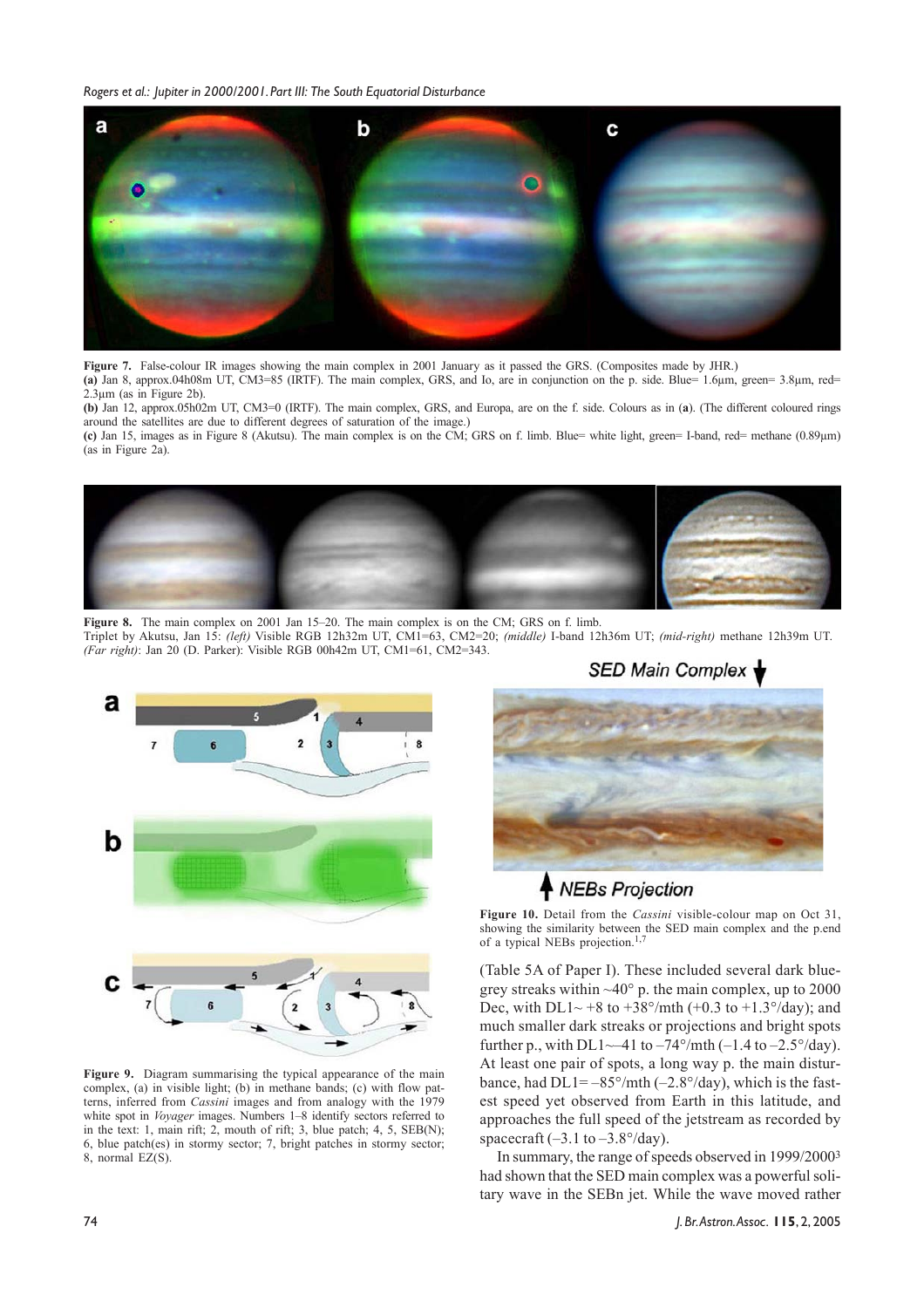

**Figure 11.** The main complex in 2000 Nov and Dec; examples of the sets taken at the NASA-IRTF. There is no fading at these wavelengths, unlike shorter wavelengths in Figure 5.

**(A)** Nov 11, approx.14h52m UT, CM3=17. The main complex is passing the GRS.

slowly, it generated disturbances which prograded with a range of faster speeds, towards the peak speed of the jet. The pattern in 2000/2001 was similar. (Even faster speeds were to be observed in 2001/2002, right up to the peak speed of the jetstream; see below.)

Although the SED faded in visible light, plenty of very dark streaks were still recorded in 1.6µm images (see below). The fading of the SED at visible wavelengths may have been due to a general spread of white cloud all across the EZ, rather than a dynamical change in the SED itself, as most of the visible NEBs projections and festoons faded away over the same time period, whereas the south and north halves of the EZ both continued to show very dark features at 1.6µm (Paper II).

### **High-resolution appearance from** *Cassini***: a unique dynamical pattern**

Although only the highlights from the *Cassini* image sets have been released so far, they have been very revealing, and the full data set will enable comprehensive analysis of the SED phenomenon.<sup>7,8</sup> One distant image, showing the spectacular structure in a weak methane band (sensitive to both altitude and albedo), is in Figure 6, along with a red-light image. The highest-resolution images from *Cassini*, targeting the turbulent SEB f. the GRS, fortuitously captured the SED as it passed by around 2001 Jan 1, and showed both the detailed form and the unusual cloud structure of the main complex.<sup>5</sup>

A time-lapse movie compiled in I-band during *Cassini*'s approach9 spectacularly revealed the wind patterns. Along the SEBn, the high-speed jet was obvious; the SED main complex was prominent as a wave retrograding within it; the main rift had clouds spilling out of it into the EZ, and the mouth of the rift opened into a striking anticlockwise (anticyclonic) circulation. This was the same circulation as observed by the *Voyager* spacecraft in 1979 in a great white spot at the same latitude (see below).



**(B)** Dec 29, approx.06h51m UT, CM3=118. The f.end of the main complex is in the centre of the frame, approaching the GRS which is at the p. limb. (False-colour versions of these IRTF images on Dec 29 were on the *Journal* cover in 2001 April,<sup>5</sup> together with visible-colour images by Cidadão and *Cassini*.)

### **Infrared appearance in 2000/2001: a unique pattern of cloud layers**

Images in the near-infrared, sensitive to different cloud layers, were very impressive and informative. The remarkable aspects were first shown in a set of images from the Pic du Midi on 2000 April 7.10 These aspects would be repeated throughout the 2000/2001 apparition in many images from both amateurs and professionals (data sets described in Paper II, mainly produced by TA and GSO). The wavebands of interest were as follows; see Paper II for detailed background and latitude measurements.

- *1) Thermal infrared* (4.8µm from IRTF). In these images, there were bright spots and streaks forming a band along the EZs edge, largely coinciding with the small blue spots in the stormy sector. Thus the usual correlation between the 4.8µm and visible wavebands was observed, confirming that the main cloud layer was deficient in these patches. The 4.8µm emission did not extend below 7.0°S, i.e. it observed the usual SEBn boundary, which was also the visible SEBn boundary as the EZ whitened during 2000. Visibly blue features extending further N into EZ(S) were surprisingly dark at 4.8µm, most notably the large bluish patch at the main complex. This suggests that the EZ's normal 5µm-absorbing cloud layer was only disrupted along the SEBn edge. Even the SEB(N) just p. the main complex was only weakly glowing at 4.8µm. In contrast, the SEB(N) f. the main complex was especially bright, indicating absence of deep cloud, as in the NEBs hotspots/projections.
- *2) Near-infrared continuum* (0.7–0.9µm = 'I-band'; 1.6µm from IRTF). These images showed all the visibly bluish patches as extremely dark, exaggerating the visible-light appearance. This suggested that the main cloud layers (~0.8 to 2 bars) were cleared in these patches, including in the main complex. In August this appearance extended up to  $\sim$ 250 $^{\circ}$  p. the main complex, so the stormy sector was still striking in I-band (Figure 1). These dark patches were forming a streaky band in EZ(S); as if to compensate, the SEB(N) was faint or fragmentary where the stormy sector was conspicuous, although it later became very dark just p. the main complex. During autumn 2000, the EZ(S) dark streaks and patches faded away in I-band as in visible light (Figures  $2 \&$ 5), but they did not fade at 1.6µm (nor 3.8µm) (Figure 11). This paradoxical development was also shown by the EZ(N) dark projections and festoons, and could be explained by the fact that 1.6µm (like 3.8µm) is weakly methane-sensitive, so it can probe a cloud layer more selectively than visible and 4.8µm wavebands (Paper II). Possibly the new visibly white cloud layer was rather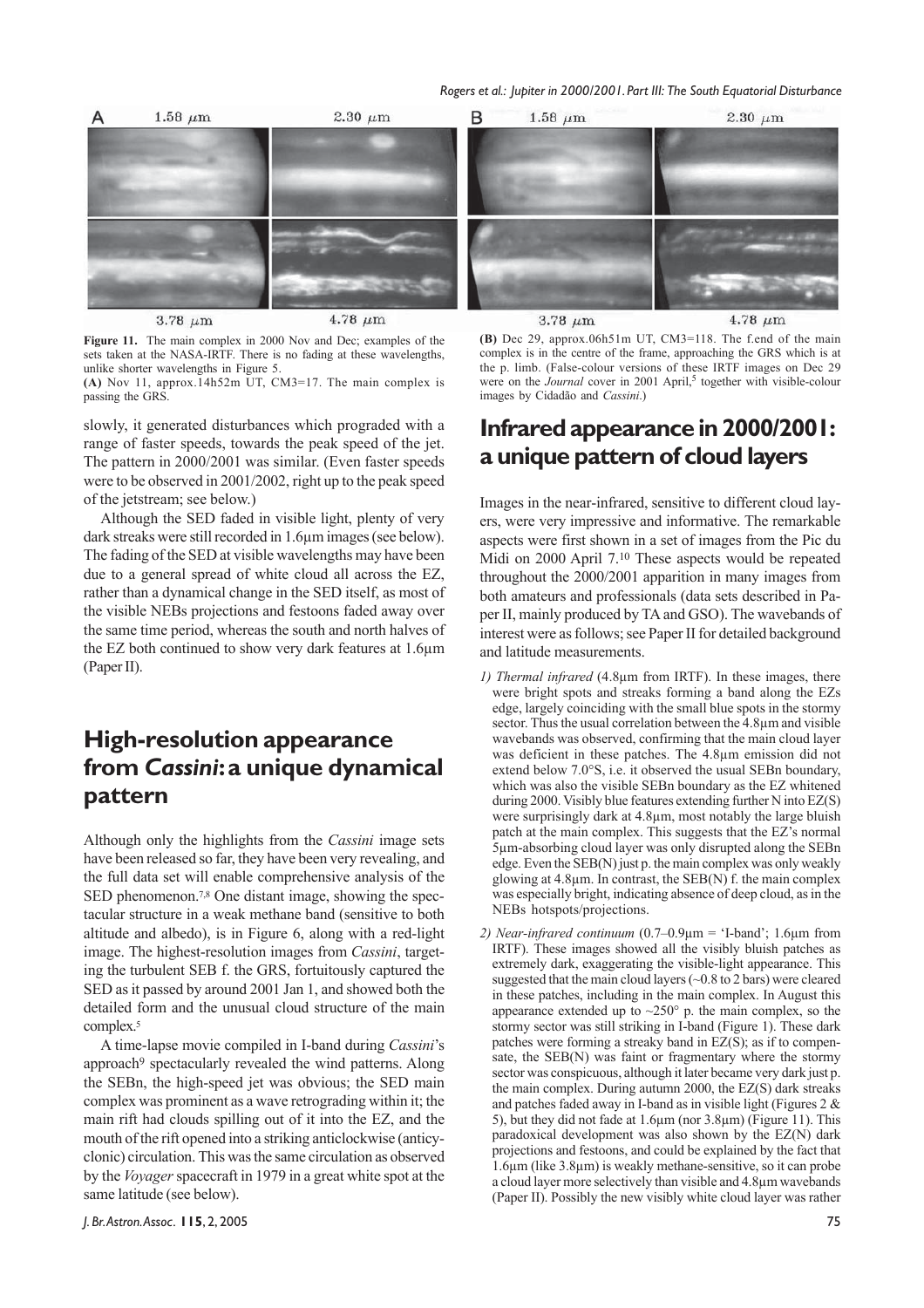deep, or possibly it was absorbing at 1.6 and 3.8µm (Paper II); however, a detailed analysis has yet to be made.

*3) Methane absorption bands* (0.89µm; 2.3 and 3.8µm from IRTF). The whole of the SED was diffusely dark in all these wavebands, in latitude down to ~4°S in the EZ (5.6°S at 0.89µm), and in longitude up to the f. end of the main complex which was defined by a sharp 'step-up' or 'wedge'. Even the rift in the main complex was only a little lighter. Indeed this anomalous darkening covered not only the visible 'stormy sector', but also the EZ(S) further p. over  $EZ(S)$  where there was little visible disturbance. So the usual bright, high-altitude haze cover of the EZ was absent over and p. the SED, even where the visible cloud layers were still largely intact.

This methane-band appearance developed late in the history of the SED. In 1999/ 2000, the few methane images available (at 0.89µm from Isao Miyazaki) had shown nothing anomalous apart from a minor dark feature sometimes detectable over the main complex.3 However, in spring 2000, this developed into the much more striking structure revealed in the Pic du Midi image (2000 April 7).10 This remarkable aspect persisted throughout the 2000/2001 apparition, showing little change – not when the main complex passed the GRS, nor when the SED became inconspicuous at visible wavelengths. However the shape of the 'stepup' at the main complex in methane did change very gradually. In IRTF images, there was essentially no change in its

wedge-shaped appearance from 2000 Sep to 2001 March. In amateur images, with lower resolution, it initially appeared as a fairly rectangular step, but after 2001 Jan it appeared more tapered and quite ill-defined (Figure 13A). Through the apparition, methane and I-band images increasingly suggested that the disturbance was focusing into a dark band in EZ(S) at  $\sim$ 4–7°S;

 $1.58~\mu{\rm m}$ 2.30  $\mu$ m

**I-hand** 

 $3.78 \ \mu m$ 

 $RGB$ 

 $\overline{\mathbf{v}}$ 

B

 $4.78 \ \mu m$ 

Methane  $(0.89 \,\mathrm{\upmu m})$ 

۷

**Figure 13.** Decline of the main complex in 2001 March–April. **(A)** March 19 (Cidadão): *(left)* RGB, 19h31m UT, CM1=177, CM2=11; *(middle)* I-band, 19h37m UT; *(right)* methane (0.89µm), 19h46m UT. The main complex is on the p. side, now faint in all wavebands.

**(B)** April 26 (IRTF): set taken around 04h51m UT, CM3=150. The main complex occupies the left half of each frame, and still shows prominent dark streaks in IR wavebands, but its extent is no longer well defined. The GRS is on the p. limb.

> and as the f. end of the main complex tapered into this band it became less distinct. The last images from IRTF on 2001 April 19 and 26 show the f. end breaking up into rather tattered remnants (Figure 13B).



**Figure 12.** Comparison of the great white spot imaged by *Voyager* with the SED main complex imaged by *Cassini*, showing very similar flow lines. The images span from STropZ at top to NEB at bottom.

*(Left): Voyager 1*, 1979 Feb 18, green image (image 15925.46, from the NASA PDS web site; credit NASA/JPL and *Voyager* imaging team led by Dr Bradford Smith).

*(Right): Cassini*, 2000 Dec 31, near f. limb, red image (from the false-colour image;<sup>5</sup> credit NASA/ JPL, University of Arizona, and *Cassini* imaging team led by Dr Carolyn Porco).

#### *Discussion: Cloud structure*

These multispectral maps of the SED are summarised in Figure 9. They can be interpreted in terms of the general model of jovian cloud layers (Paper II). Normally, the SEB has a brown high-tropospheric haze, and thin or absent clouds at the visible and 1–2 bar levels; while the EZ has methane-reflective stratospheric and white high-tropospheric hazes, and thick clouds at the visible and 1–2 bar levels. Evidently the usual cloud layers of the SEB and EZ were greatly disrupted within the SED.

It can be seen that the main complex consisted of several sectors radiating away from the focal point where the rift broke through the SEB(N), as numbered in Figure 9. These sectors had very different and anomalous ar-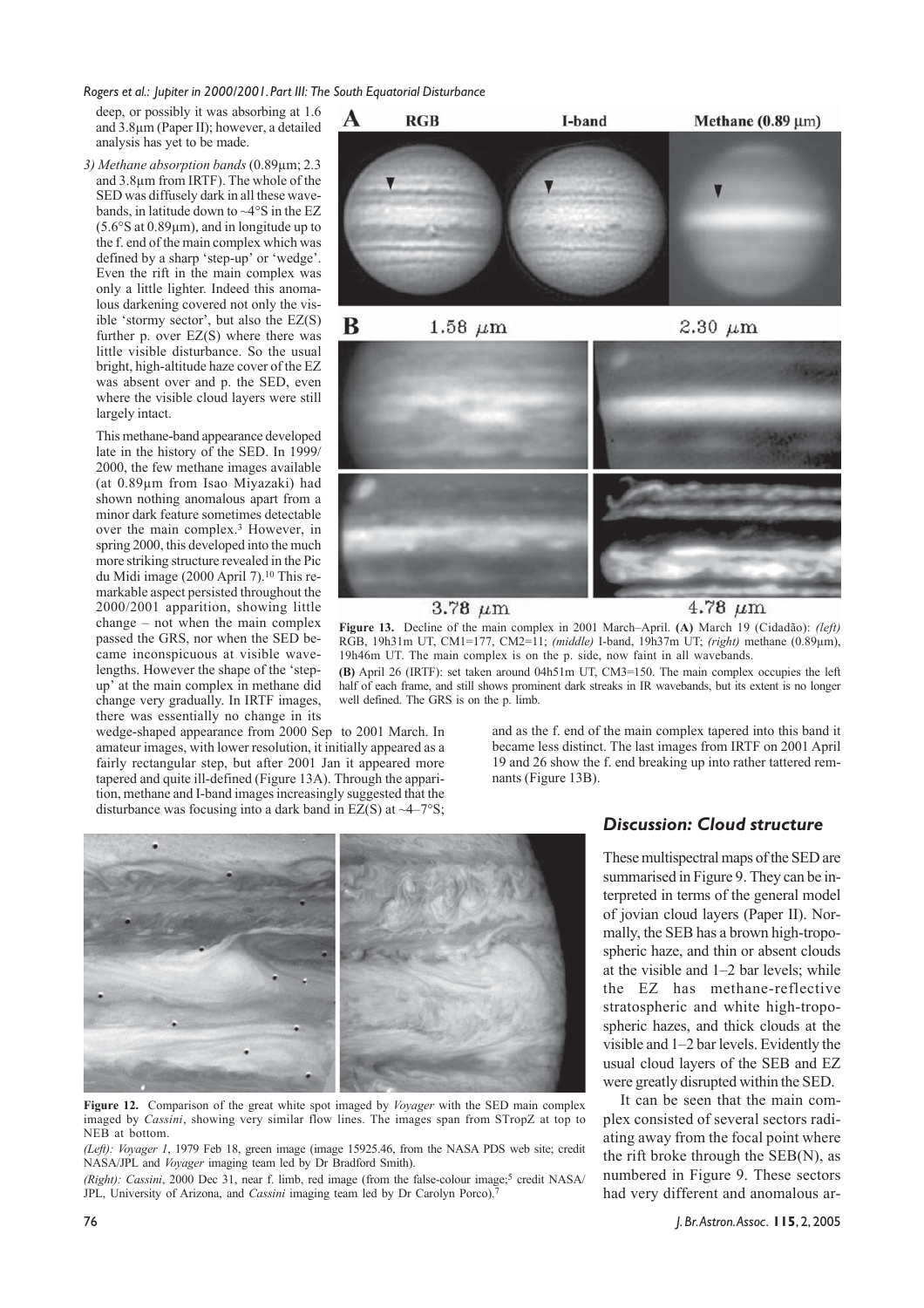

**Figure 14.** JUPOS chart of SEBn in 2002 Jan, showing drifts of small dark spots which range up to the peak speed of the jet. Longitude is given in System I minus 2.5°/day. Drifts for the better-defined spots are given in  $\frac{\partial}{\partial xy}$  in System I, ranging from +1.2°/day for the main complex (shown schematically; see Figure 4; equivalent to +90 m/s in System III) to -3.8°/day for the furthest p. spot (equivalent to +164 m/s in System III).

rangements of cloud layers. Let us describe them in the order that they would be encountered by a parcel of air following the circulatory path implied by the *Cassini* images. Air flows from the SEB through the narrow rift (1), emerging at its mouth (2) with bright visible clouds but little methane-reflecting upper haze. As the air circulates anticyclonically in the EZ(S), residual upper haze is stripped away (in contrast to anticyclonic circulations at higher latitudes which have enhanced upper haze). In this circulation, visible clouds come and go, while deeper (5µmabsorbing) clouds are thick, being the main cloud layer in the blue patch (3). Thus the blue patch has a very anomalous cloud structure (almost the opposite of the NEBs hotspots). The adjacent SEB(N) (4) has only a thin layer of haze or visible cloud, and no detectable deeper clouds (thus resembling the NEBs hotspots).

Preceding the main complex, in the stormy sector, there are belt-like patches (6), including small-scale bluish streaks which have their cloud layers disrupted at all levels, and larger bluish patches which retain a deep cloud layer like the one in the main complex. These alternate with zone-like regions (7), but these too are anomalously clear of highaltitude haze.

Comparison of the different cloud levels may help to answer the important question of where the driving force of the SED comes from. The most extensive disruption was in the high-altitude haze layers; however this developed late, changed only slowly (on a timescale of many months), and was very diffuse; so it was probably a consequence of the disruption at deeper levels. It may have been caused by ascending waves similar to those seen over the NEB (Paper II). The next level down includes the main visible cloud-tops (and probably the clouds sensed in I-band and at 1.6 and 3.8µm), and this showed extensive disruption – more so than the deeper clouds where 4.8µm radiation is absorbed. As the I-band level was also where coherent circulation could be seen,<sup>9</sup> this would be consistent with the driving force operating mainly at the visible and I-band level, rather than deeper down. There is evidence pointing in the same direction for other major disturbances, viz. the South Tropical Disturbance (pp.212– 213 and 261–262 of ref.11) and the North Equatorial Belt broadening event (Paper II). While much more analysis will be needed to give a conclusive answer, there is a clear possibility that what we see – the cloud layers which absorb sunlight and which undergo most of the jovian weather – is in fact the most important level for large-scale disturbances.

### **Relation to other disturbances on SEBn and NEBs**

In summary, the SED was a long-lived focal disturbance affecting a range of levels in the atmosphere, comprising a great solitary wave in the South Equatorial jet. It moved much more slowly than the jet, but it generated disturbances which accelerated towards the speed of the jet.

Major disturbances in this latitude are not common, and the SED appeared historically unique in the extensive dark (bluish) disturbance associated with it at its maximum development, both in the main complex and p. it in the EZ(S).

However the SED main complex showed clear similarities with 'great white spots' seen in the same latitude around 1879 and 1979 (pp.154–157 of ref.11). The former, tracked from 1879 to 1885, did have some dark material just p. and f. the great white spot. Moreover, W. F. Denning and A. S. Williams thought that dark patches were repeatedly erupting from a source  $\sim$ 35 $\degree$  f. the white spot, streaming towards it with  $DL1 \sim -1.9^{\circ}/day$ , and tending to obscure it as they crossed it (pp.154–157 of ref.11; see Figure 9.21 therein).

The 1979 disturbance was tracked by amateur observers from 1976 to 1989 and was viewed in detail by *Voyager* (Figure 12).<sup>11,12</sup> It consisted principally of a white spot in  $EZ(S)$ , of varying intensity, with a rift structure very similar to that of the present SED. *Voyager* images revealed anticyclonic circulation in it,13 just like the circulation revealed by *Cassini* images in the present Disturbance. It also resembled the present Disturbance in that the bright spot at its mouth sometimes became much more conspicuous as it passed the GRS. By analogy with those *Voyager* observations, it is possible that the cyclonic turbulence f. the GRS fed energy through the rift into the SED.

The 1979 disturbance also had very anomalous structure in the infrared, but apparently different from that in 2000; the white spot was warm at 5 microns [refs.12,14, & references therein]. It would be worth revisiting the 1979 data to define more precisely the similarities and differences relative to the 2000 SED.

The SED also has similarities to the familiar dark bluish 'projections' on the NEBs edge (Figure 10). They are of course much more common and numerous, typically being ~30° apart on the NEBs. Was the SED a solitary example of the same type of wave? If so, can it help us understand the NEBs projections (5-micron hotspots)?

The SED and NEBs projections do seem to be analogous in major respects: the visible pattern; the wave structure drifting